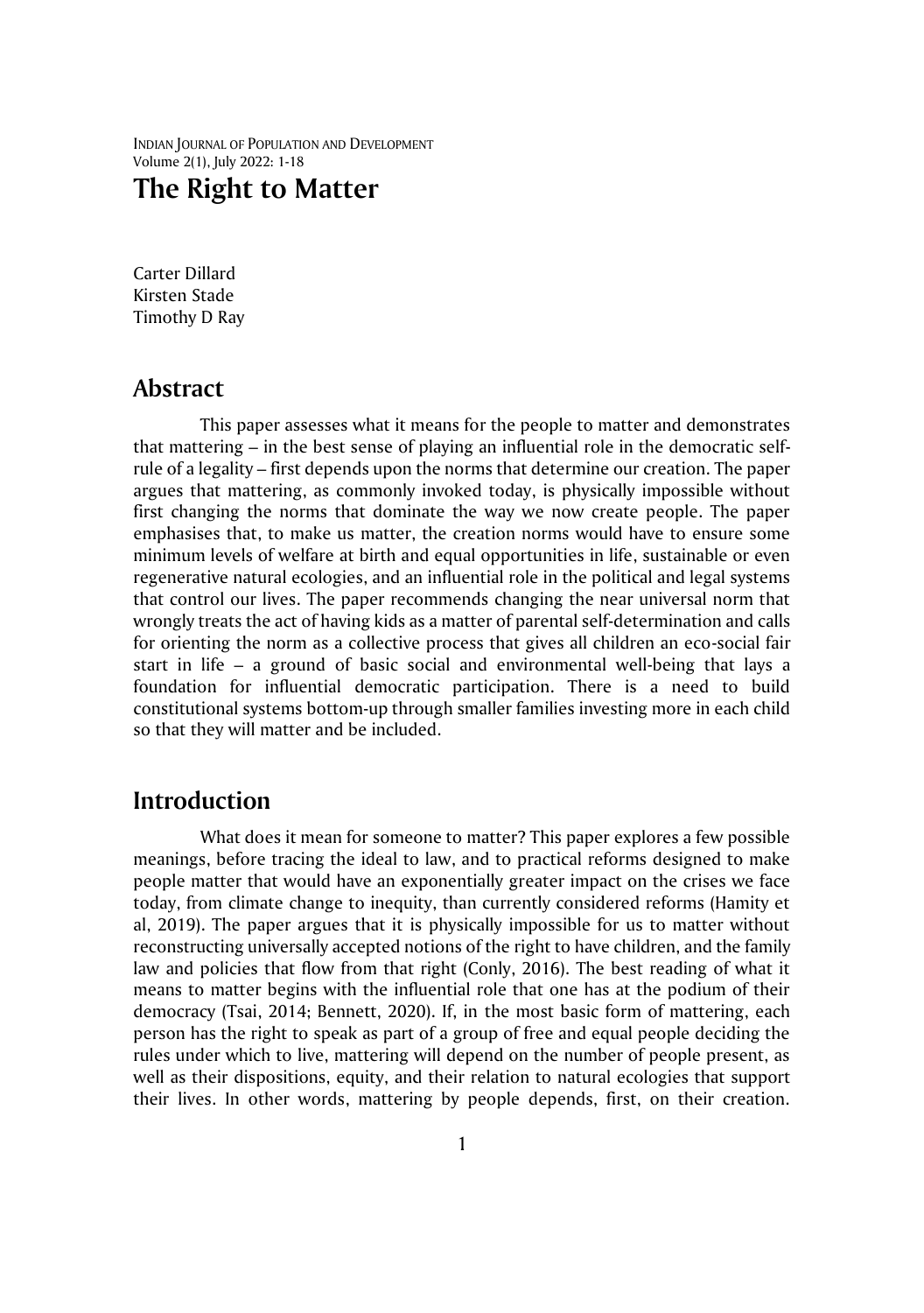However, right now, most of us live in nations created by and under God-like icons in which power flows top-down in a pyramidic or representative fashion from concentrations of power, presidents and prime ministers included, and other patriarchal forms relative to whom we do not matter.

Contrast this vision with other forms of mattering. In the current social-justice and political climate, "mattering" has become synonymous with the Black Lives Matter movement. What has been acknowledged by scholars is the implied word "too," or Black Lives Matter [too], to emphasise the push for true equity in addition to racial recognition and valuation (Farmer-Hilton, 2017). And yet when the United States Supreme Court grappled with racial equity in *education* in *Fisher v University of Texas at Austin* (597 US 297, 2013), the significance of a students' race and familial backgrounds in predetermining their potential to "do well" seemed to evade the consideration of some on the court (Kopan, 2015). The illusion that we do matter irrespective of our creation and development, and how our creation and development position us relative to others and our ecology, is a "just so" argument with no logical basis, but one furthered by most theories of personal and political autonomy, which ignore the dominant role our creation plays in the process (Anderson, 2013).

But it is not the post-hoc reference to litigants and comparable scenarios in cases like *Obergefell v. Hodges* (576 US 644, 2015) that determines whether we will matter – fundamentally in terms of being empowered as part of a democratic group of people – as described above. It is the first, ex-ante and tacit reference to persons in the constitutional system ("We the People") that controls that case, and all cases, which through placing people in the social contract determines how and whether people matter. Mattering must happen in creation, in the way we structure relations between persons that will then impact each person's ability to influence the systems in which they live, which depends on things like the number of persons, and the civic quality of each in the system in question (Bartlett, 2000).

How can changing the way we are created make us matter? This change entails limiting the total quantum of human power, or influence, and decentralizing it (Landau et al, 2020). We will show using the specific family planning modelling that it is feasible to move towards a preindustrial-like state of nature and ecosystem balance that may be termed as existential justice. This is a state of 1) political justice because voices in smaller democracies are empowered; 2) environmental justice as we are not subjected against our will to the climate crisis and other environmental calamities; and 3) economic justice because wealth has been redistributed to ensure true equality of opportunity for those born into the system.

It appears that all prior systems of population ethics, including the one suggested by Rawls (Schramme, 2006), to the extent that it can be treated as such, have failed to do this antecedent work of positioning persons to fundamentally matter via the creation though family planning of small and eco-centric democracies comprising of persons enjoying equal opportunities in life. Given that we are before we do, determining optimal population ranges is inescapably the antecedent question, but that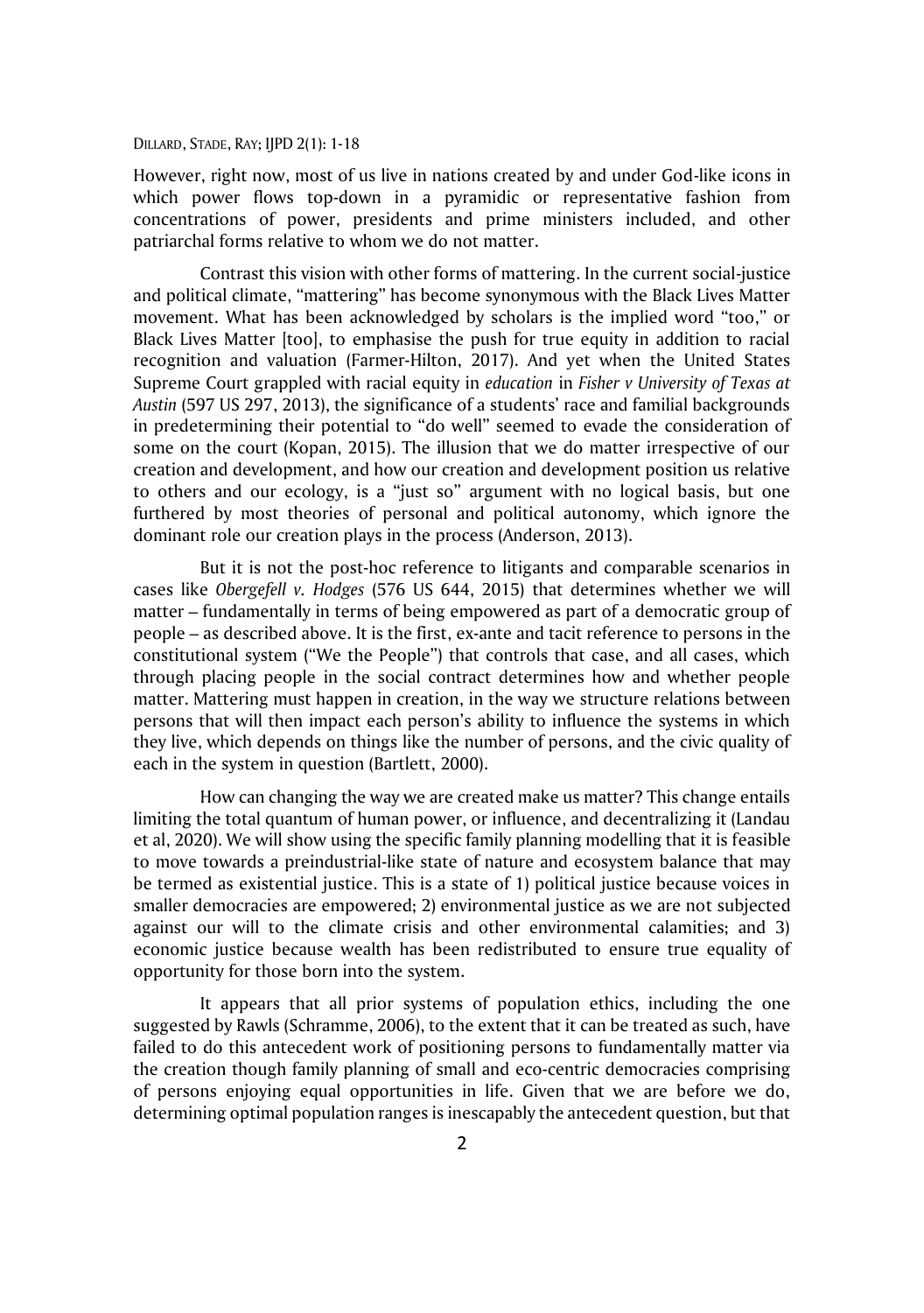itself implies the need to determine the nature of the right to have children, which – if we value liberalism and self-determination and recognize the moral significance of future generations – must first involve limiting and decentralizing the power we hold over one another.

We can analogize this process, this change, to free speech. A necessary condition of freedom is the right to express yourself, which at a bare minimum means limiting others' rights of expression so they do not always speak over you. The same applies to the right to have children, but the comparable work defining it has never been done.

Neoliberal economic policies riding on this failure – and where humans are statistical inputs in a model of unsustainable growth (Simon, 2019) – are making it worse. These policies drive a particular flow: the creation of more people, in whom we have invested less, with no regard to their positioning relative to others or their impacts on the nonhuman environment, or (4) their fundamental ability in terms of group size and other qualities to influence the systems of governance that control their lives. This flow exacerbates the climate crisis, which represents the harmful power of other persons forced upon us and our children, against our will.

This paper provides a pathway to change this sad situation. It advocates reversing the flow through the idea of an eco-social fair start in life as a peremptory norm that overrides property and other rights, so that we can distribute that wealth and power as a family planning incentive/entitlement that will result in the correct relative empowerment of future generations – or qualitatively optimal populations.

This discussion need not be abstract. It is simply an argument to choose population policies that move us towards the current and future Japan, for example, over the current and future China, with a test for optimality that treats the capacity for self-determination as inverse to growth, such that each person is empowered equally relative to a neutral position like the nonhuman world. We can move towards that dynamic optimality through the simple use of significant family planning incentives, geared to promote delayed parenting, smaller families, and economic equity in the context of fertility and development. In other words, we can treat all policies as illegitimate – including property assignments - unless they are to begin with promoting and addressing the rights of the child as articulated in the Convention on the Rights of Children (Lundy, 2012)

It is also important to discuss at what level of priority should we pursue such policies? We assume that things akin to written constitutions are peremptory or overriding. We, however, argue that norms, whatever type of they may be, should determine our creation and, therefore, should of course come first. This would be as fair as we expect constitutions to be. Unless we assume that it is an unfair God that creates the norms, there seems little reason not to make the creation rule fair. In other words, we are before we do, and the creation norm determines who we are in a unique way – making it the true *grundnorm* (Spaak, 2020)*.*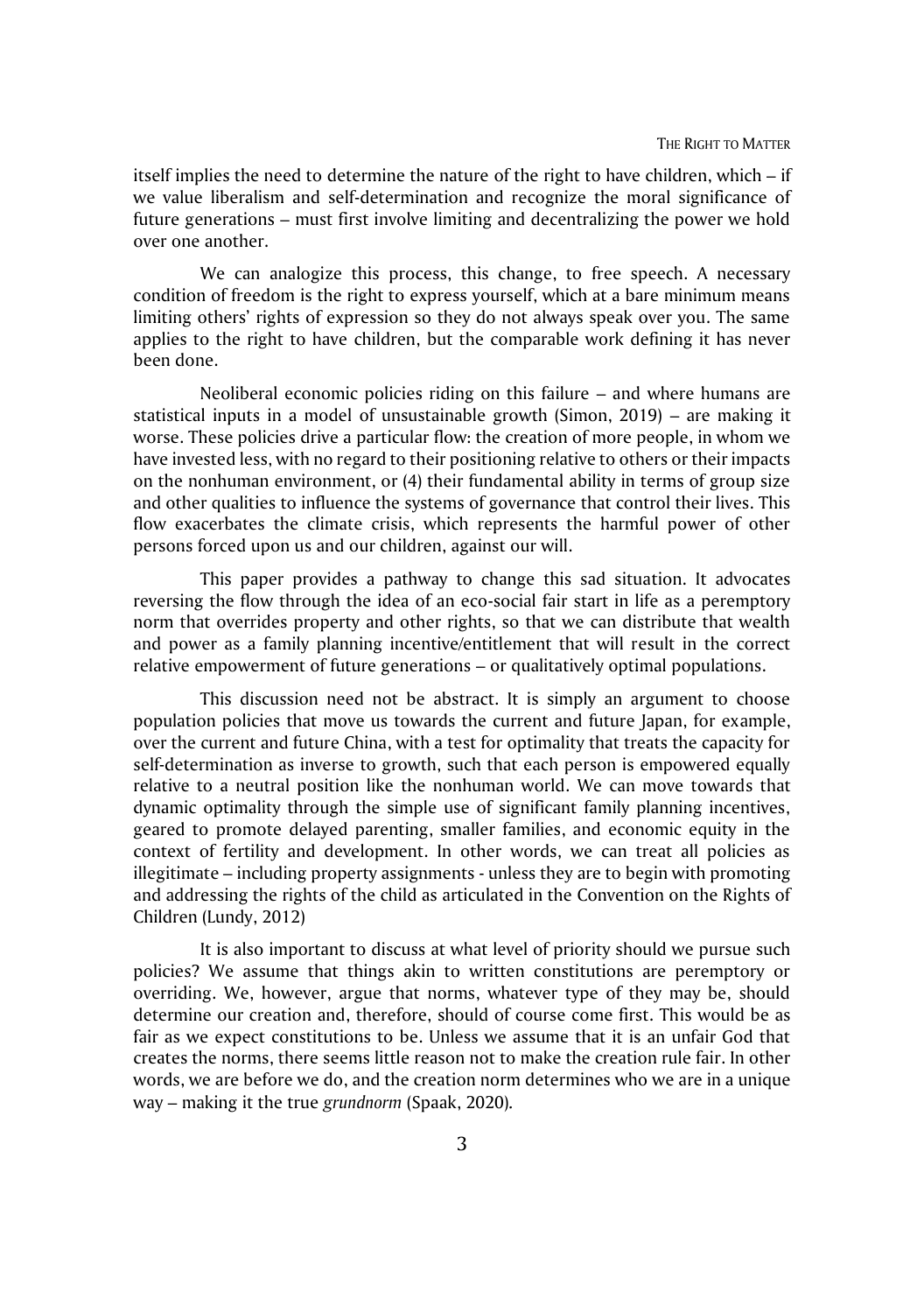The issues that we highlight in this paper, have not been seriously addressed to date. They lie somewhere at the intersection of Foucauldian biopolitics (which is simply the idea that the state controls power by controlling the bodies of its citizens, often to physically grow its base); theories of political obligation and constitutional identity; theories of personal and political autonomy; deontological procreative and population ethics – especially the work of Feinberg on children's right to an open future (Conly, 2016; Feinberg, 1974), the study of intergenerational justice (Meyer, 2017) proposals for parental licensing (LaFollette, 2010); and the practical realm of family law and reproductive rights (Fox, 2019).

## **Mattering, Relative to What?**

If we take lessons from recent events in the United States, mattering could mean that we should be valued by others in ways that – at the very least – will protect our lives from the deadly violence by the state. In the parlance of the United States constitutional doctrine, and if we focus on the events surrounding the killing of George Floyd (Dreyer et al, 2020), the narrow meaning of mattering would involve bodily autonomy and equity interests inherent in the Fourth Amendment privacy protections against unreasonable seizure (*Graham v. Connor*, 490 US 386, 1989).

More broadly, and if *Graham v. Connor* were wrongly decided*,* mattering would include the broader autonomy and equity interests inherent in the fused equal protection and substantive due process doctrine of *Obergefell v. Hodges*. There, being valued by others should enable us to act as they do, in marriage for example, or entitle us to some level of education (957 F.3d 616, 2020), or to being enfranchised as voters (Somin, 2016). The broadening could keep going to the point of living in police defunded zones where law need not be coerced (Jacobs et al, 2021), towards being free from the worst ravages of the climate crisis (Mank, 2020). Mattering, in substantive due process, could mean a lot.

From narrow to broad, to matter seems to mean for persons to do carry around themselves some zone of Hohfeldian empowerment (Hohfeld, 1913), or secured value (Froomkin and Colangelo, 2020) – which we might see alternatively as equity, liberty, self-determination, etc. – and which triggers duties on others to do and not do certain things (Pettit, 2011). Yet this is a myopic, and dangerous misconception of what it could mean to matter. How do persons arrive in the scenarios of interaction with others in the first place and in relative positions where they are prevented from mattering? If we wish to matter, we will have to assess how these people came to be situated where they are (Mahoney, 2004). In this assessment, we may not matter because our representatives behind the Rawlsian veil of ignorance failed in some way to negotiate rules that ensured we were fundamentally positioned relative to others and our ecology in ways that would empower us (Kunc, 1992).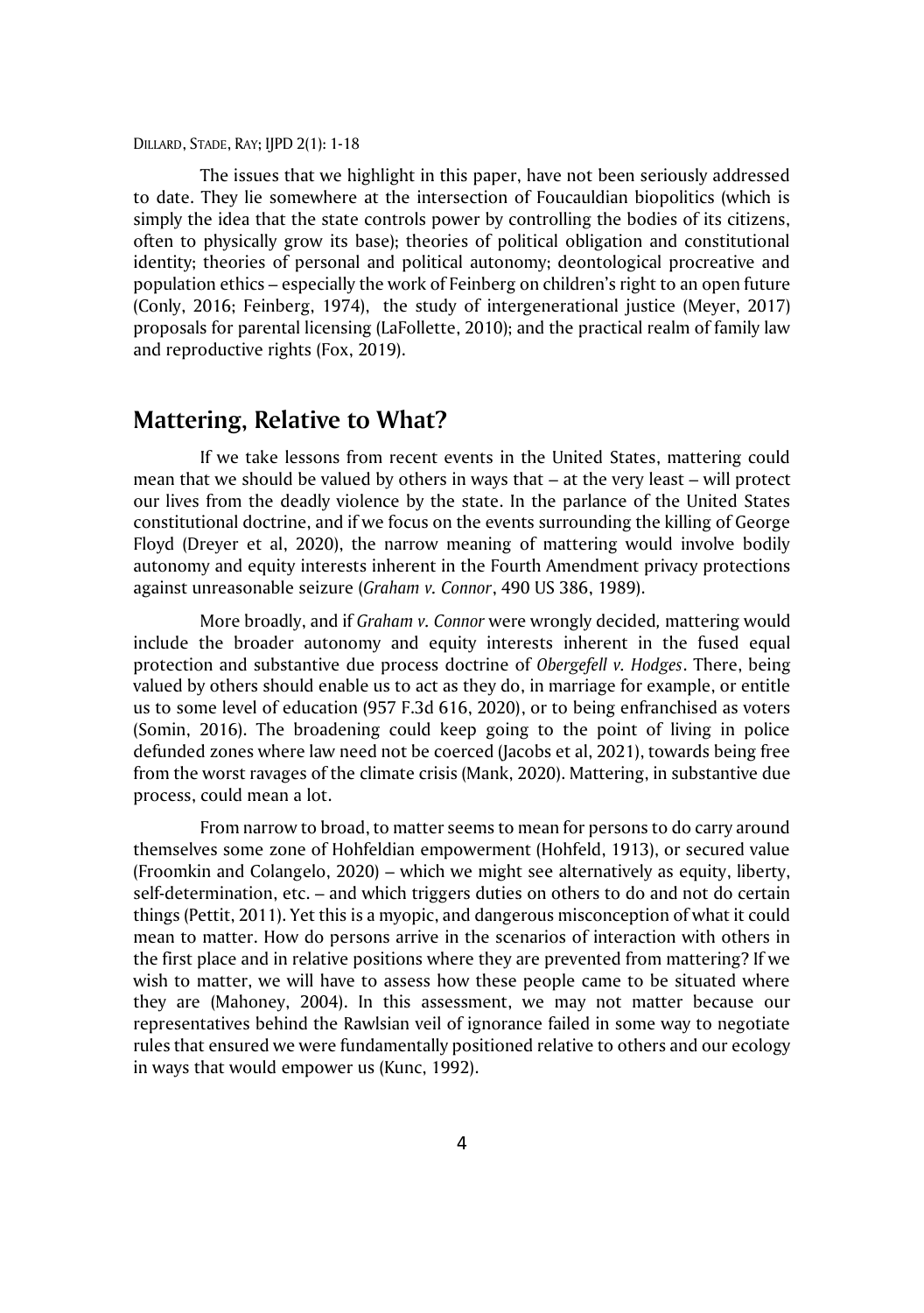But even this hypothetical conception begs questions about how the negotiators arrived in their position, and what preceded their gathering. It would be preferable if we could be included in the process that effectively determines our actual relations with others, and proactively situates us to matter, rather than playing reactive whack-a-mole to all the variety of ways failure to do that antecedent work makes us not - as in the case of race-based state violence in the United States - matter.

Social self-determination in this sense, at the podium of a democracy where all are equal influencers, could be prerequisite states of affairs for true self-actualization rather than the misguided self-absorption that we currently misconstrue as selfactualization.

Such an inclusive and reflective creation norm would be the opposite of the media zeitgeist today that pushes increased population growth, irrespective of values like nature, equity, and democracy where every voice matters or is heard, in response to a "baby bust" crisis (Longman, 2004). Such a norm would create people for town halls where they matter, not create people for shopping malls where they do not.

That ex-ante approach would be preferable to even the most comprehensive downstream solutions that attempt, post-hoc, to correct for the nature of the relations. For example, rather than just prohibiting police misconduct we could first eliminate the birth inequity and exclusion of many from the democratic processes that have led to police misconduct (Simonson, 2021). Similarly, we might see that downstream and post-hoc efforts to make us matter, like education reforms untethered to the family planning and early child development phases that matter most of all (Hansen and Reich, 2015), cannot suffice, and by offering a decoy may make things worse. So do dozens of other downstream approaches that do not include physically constituting ourselves in ways that matter.

This process of "mattering through creation" would exceed historical and document-based attempts at constituting, because the physical and dynamic constituting of people themselves (Tsai, 2014) creates outcomes – like mitigation of the climate crisis and others described below - that even the most well thought out posthoc creation systems for a constitutional right to self-government, based on the United States' assembly clause, for example, do not (Bowie, 2020).

Without such a baseline for creation (Marshall, 1987), we arguably remain in states of pre-constitutionality, in the sense of not having been empowered in functional democracies. Even the ideal "We" in the United States Constitution is an exclusive "we;" intentionally de-constituting or under-constituting Americans of colour as less than "we." As Justice Marshall stated, "[t]he original intent of the phrase, "We the People," was far too clear for any ameliorating construction."

This all may sound obscure, but I lay out a test for such an assessment of mattering, empowerment, and legitimacy in the following pages, for any polity/legality and its norms, using reflective equilibrium (Posner, 1998) that can be initiated with Justice Kennedy's existential claim in *Planned Parenthood v. Case* (505 U.S. 833, 1992)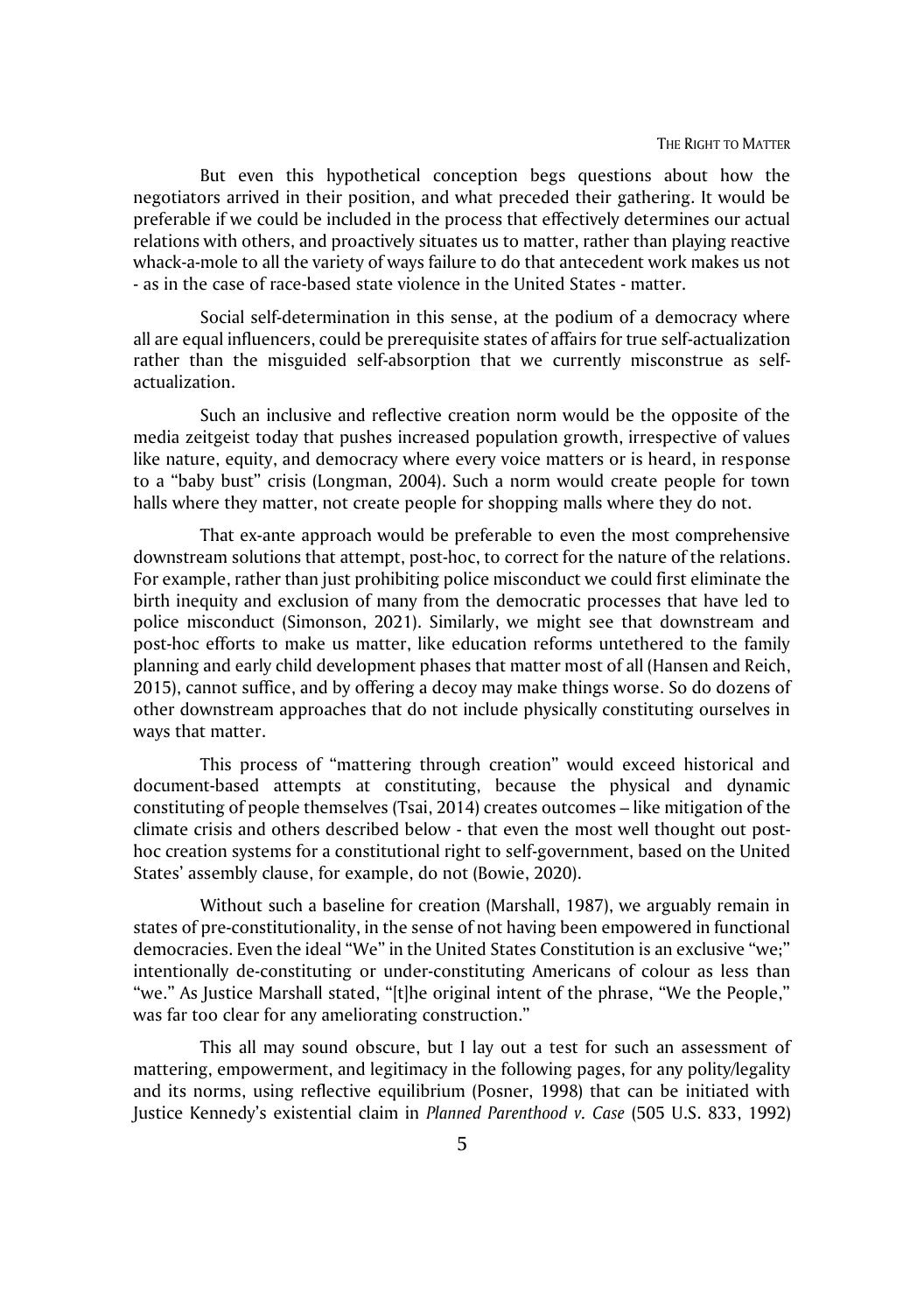(Rabkin, 2003). The test, which could be implemented through emerging technologies, assesses whether we are physically constituting or de-constituting, in terms of whether we matter or are empowered relative to others, and hence whether the political groups (states/nations/charters) in question are legitimate, or in relative states of preconstitutionality.

### **The Mistake**

What does it mean to be free in a world beset by others' harmful influence – like climate emissions, from which we cannot escape, and over which we have no individualized control, or a deadly pandemic against which others refuse to take basic precautions?

The key to this essay is a simple point: the dominant creation norm under which we live, which is the universal right to have children as universally upheld by governments and international bodies, never limits the right to have children in such a way as to protect the rights of those very children, once they are born, or the collective rights of the communities they would comprise. In other words, while we recognize certain living conditions, including climate changes, as violating the Children's Convention, we do not use the Convention as a limit in family planning, requiring ourselves to collectively plan so that all children are born into Convention-compliant conditions (Dillard, 2010).

We do not do that limiting now, in large part, because of historical power relations that made familial privacy something akin to the sacred. These power relations include resistance on the part of elites to give up the wealth that would be necessary to level the playing field for all children. Treating the interpersonal act of having children as personal conveniently shielded this wealth, while simple technological impracticalities - lack of birth control, health care access, systems to reduce child mortality - made fundamental reform of family planning systems impossible. Moreover, even if we wanted to regulate procreation to ensure democracy, the human brain is not inclined to think that far ahead (Dillard, 2021). Skipping this step and failing to connect creation to justifiable organization means we do not account for the simple fact that every member of a democracy dilutes others' vote (Stephanopoules, 2021).

Addressing this reality requires revisiting a line of cases in the United States – focused on *Skinner v. Oklahoma* (316 U.S. 535, 1942), and the cases that subsequently misinterpreted it – that could be the key in moving towards the ideal of a physical legality in which people matter (Stone, 2022). *Skinner* is a case, the analytical modelling of which in some way prefigured *Obergefell*, which focused on the literal addition of parties to the social contract. Envisioning the social contract in this physical way shows a particular alignment: between welfare and autonomy: by requiring high levels of birth, development, and educational conditions for all that help create trustworthy citizens, high levels of social cohesion, and equal opportunities for al in smaller democracies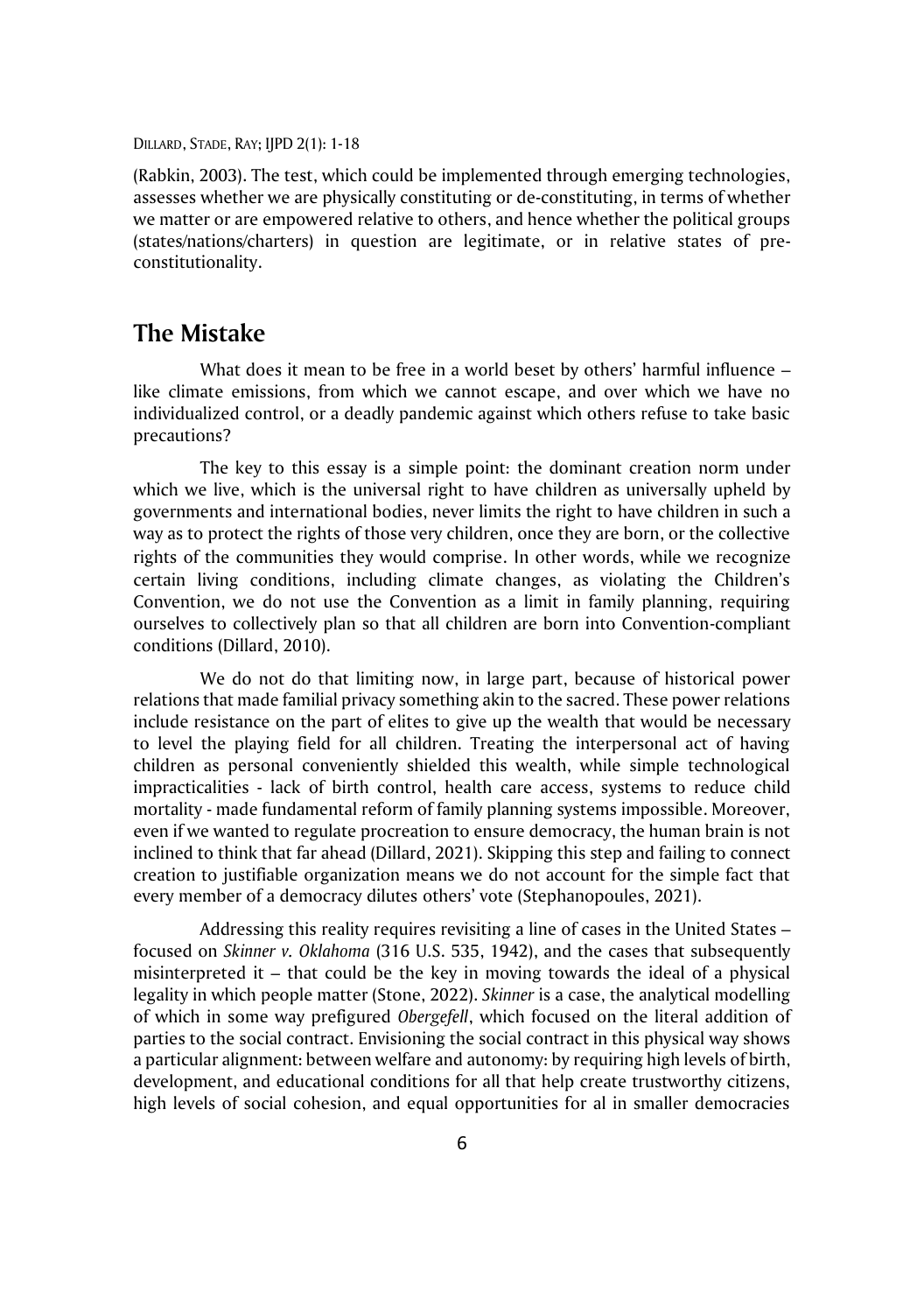where participation matters, each person is empowered as a relatively self-determining agent, freed from the power of others that is represented by vast economic inequity, dysfunctional democracies, massive educational differences, and ecological degradation (Dillard, 2021).

The change model proposed is fairly simple: interpret Article 16 of the Universal Declaration of Human Rights, and all related authority and precedent, like *Skinner,* to orient around a child-centric (Press et al, 2012) focus that ensures an ecological and social fair start for all children (comparable to what the Children's Rights Convention requires). This can be defined by a specific threshold which can be applied in a variety of systems and cultures as a uniquely peremptory norm (Chilton et al, 2020). That child-centric standard is also the test for whether we are sufficiently self-regarding to constitute because it takes regard of the countless future entities at stake, over the whims of extant would-be parents.

The proposed change has implications for other aspects of United States law, for example, moving the ordered liberty test of *Washington v. Glucksberg* (521 US 702, 1997), to an *oriented* liberty test using the concepts discussed herein, tethered to physical power in the world. It asks abortion jurisprudence to assess why the state, as a legality of self-determining persons, would have any interest in future citizens whose mothers did not want to have them. It also challenges property claims. If we have no property rights until we have paid taxes to the state settling our public rights and obligations vis-à-vis the system that created the property (Murphy and Nagel, 2002), is that property first subject to fair start resources distributions so that there can be a legitimate state to assess the taxes?

## **The Solution**

The *grundnorm* described herein (the constituting norm /existential justice) may be comprised of four interdependent evaluative requirements to minimize the loss of political autonomy in a human-rights-based democracy, and hence to maximize consent, integration, and justified political obligation that is necessary in the logical Rawlsian ordering: 1) each new entrant must be of a minimum constitutive quality or capable of constituting with others; 2) there must be a maximum number of members constituting the human-rights-based democracy; 3) they enter relative to each other so that they exclude equally; and 4) they are capable, given their quality, quantity, and relativity, of reconstituting their legalities relative to (or approaching) some level of non-polity or biodiverse nature, that represents their capacity to convert power into law.

The existence of these four variables is inevitable in the act of procreating. The *grundnorm* thus necessitates backdating the standards, e.g., requiring conditions of entry that ensure constitutive quality and emancipation, rather than ignoring entry and subsequently excluding persons as insufficient in some way.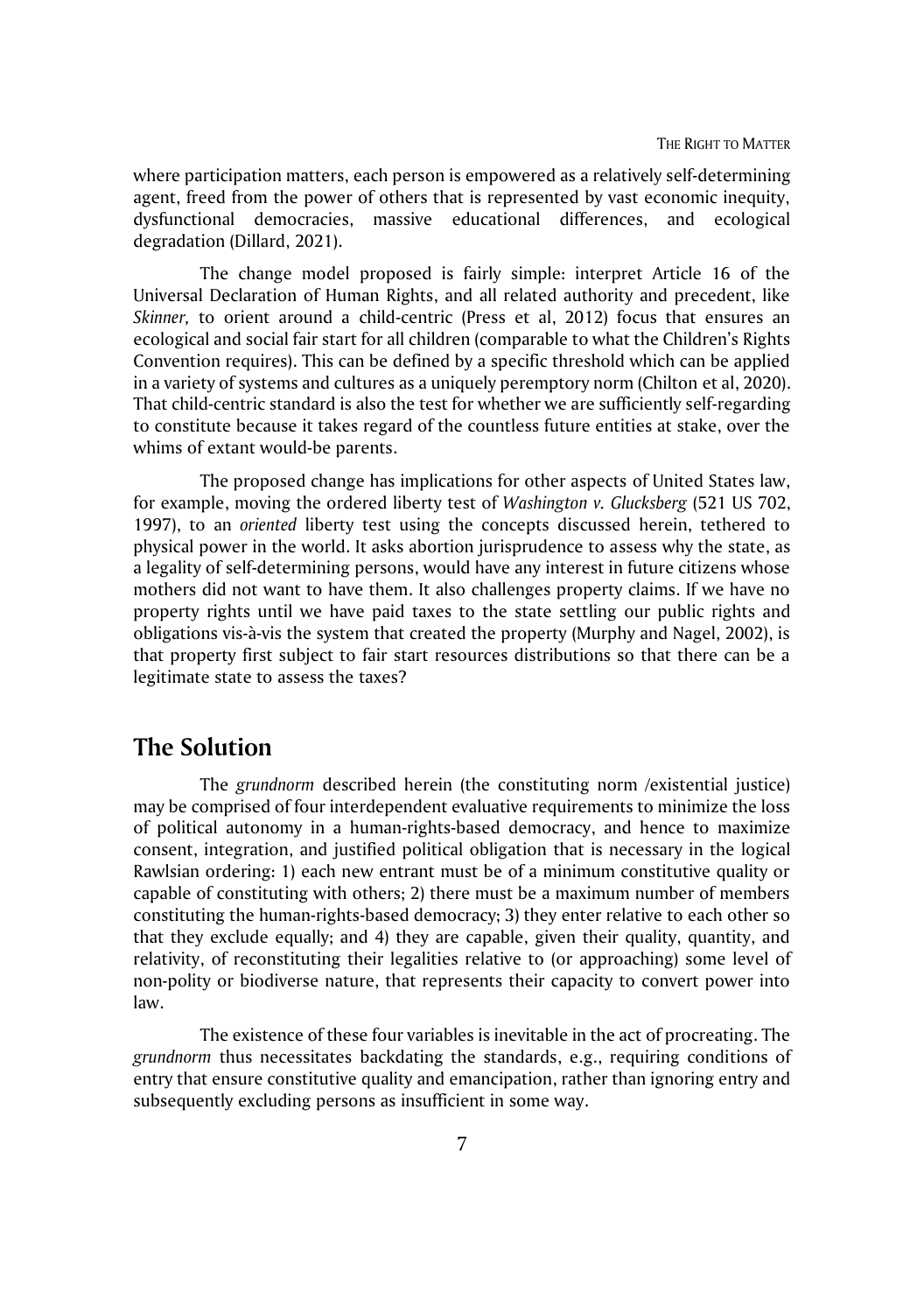Where is the parents' interest or right in all of this? Rather than the contradiction in terms of procreative autonomy, the right or interest is aligned with the above, and focused on continuing the parents' life genetically or through rearing by having one or two children, consistent with the conditions above. This is not about people as numbers, or population. It is about making people matter, politically, and freeing them from the power – or physical influence from disparate inherited wealth to ecological impacts – of others so that they may consent or become self-determining. The closest analogy to this, in our current lexicon, is the freedom to associate.

The actual thresholds above can be set using existing legal standards we claim to already adhere to, like basic parental fitness, Children's Rights Convention, biodiversity and wilderness restoration targets, education benchmarks, federalism, and representative ratios (Michener, 2021), redistribution policies that attempt to create equality of opportunity, etc. The model will show that, by our own standards existing in law today, we are not who we should be or who we claim to be, but the product of a truly original sin of not ensuring people matter.

The model above represents the implied and justified antecedent "we" in any normative claim, assuming the fundamental value of self-determination, or grouping of persons from which the claimant is operating and in which they matter. At its base, democracy involves the capacity to influence, which, in turn, begins with the existence of the person. If we take democracy seriously, we must focus on the creation of individuals and thereby unravel the age-old legal conundrums of balancing community and autonomy, unified independence, and ordered liberty.

We can think about this in more familiar terms of state, or collective, interest in procreation. Assuming that the state is a human rights-based democracy, its interest is in ensuring all children a fair start in life and thus the creation and eventual emancipation of persons with the mutual, self-determining capacity.

To ensure that capacity we would have to start at the state of nature or absence of human influence and maintain that position (e.g., a world environment not ubiquitously beset by the climate crisis or sequestered to 280 ppm of atmospheric carbon) so that as any group of persons grows, the capacity for self-determination is directly inverse to the capacity for determination by others. Knowing and acting according to that inversion is the proof that people are free and equal, or that they matter politically, because their capacity to equally self and other determine is recognized. Without this change, the act of having children becomes capable of subjugating people.

For example, we would need to change family planning policies to minimize the impact that climate-related changes may have on infants and young children and their self-determination. We would have to ensure smaller families creating less emissions, in which each child had health care sufficient to mitigate the harm - perhaps by targeting those responsible for the crisis to pay for family planning incentives and health care.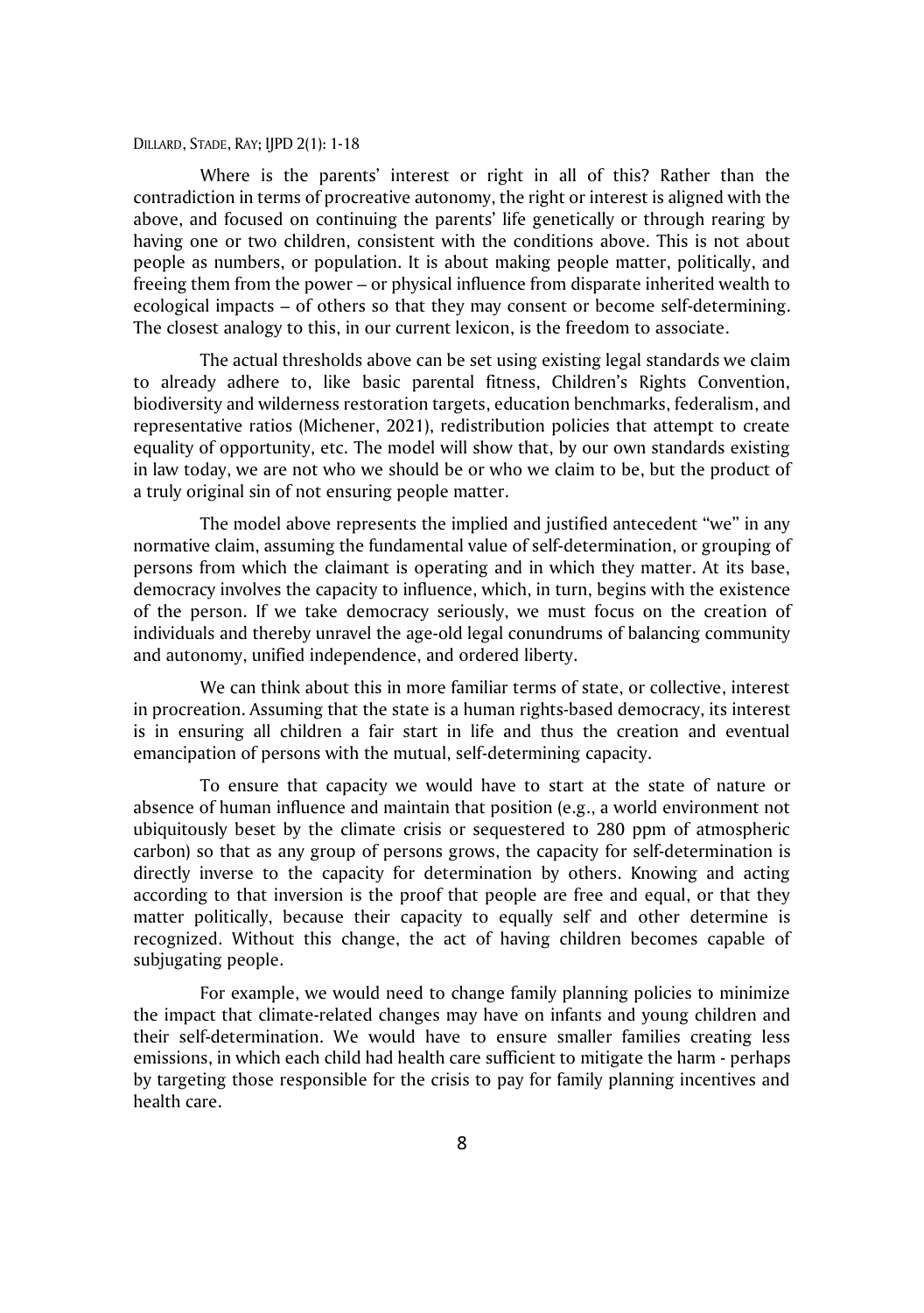The simplest analogy for such groups of truly self-determining people would be the notion of functional constitutional conventions whose numbers are pegged to historic representative ratios that allow voices to matter. This vision reflects the fact that the ultimate orders of human power are not lines on a map, but bodies and their influence. If people, in Rawls original position, operate free from the power of others so that they could devise rules to determine the regulation of that power (Kukathas and Pettit, 1990), and each had a turn at the podium to make their case in the negotiations, it would have had to look something like this.

Not limiting the right to have children to account for this interest, or the interests of the future child, is like a room full of people where not all are permitted to speak, or some are drowned out by eternal background noise. Those speaking feel free to do what they like, but the total quantity of autonomy is reduced.

There are no obligations that precede the obligation to maintain this neutral position - the obligation to ensure all children eco-social fair start in life. A system is fair and obligatory when it fully accounts for its power and without this step it cannot require that we adhere to obligations like honouring government issued property rights to wealth. The owners of that wealth orient from a system whose people are incapable of setting the rules that set market costs and benefits as they never fully accounted for the power of the system in which they live (Posner, 1998).

Several objections to the model exist, but in the context of mattering, one common theme is that the modelling is already accounted for because our existing systems create systems of various sub-forms, like corporations, clubs, and families that allow for self-determination. This argument is like arguments that our participation in law making evinces consent, and the agreement behind the laws we pass contravenes arguments for the need to constitute.

All these claims fail for three reasons, at least. First, they make the naturalistic fallacy mistake of assuming that we are constituents of consensual and legitimate democracies capable of properly legislating. We are not, for the reasons given herein. Second, even if one instance of truly democratic legislating occurs (delegating authority to representatives, for example), self-determining constituents need to be correctly situated for the next instance, or to repeal what they have done. They always must return to the baseline. Third, we cannot foist our insufficient semblances of democracy on future generations. They deserve to constitute properly. Contra Rawls, people cannot agree away the need to be properly situated.

Finally, to sharpen the point, we can apply what might be called the lesser power asymmetry: many people make claims that are based on an assumption about the legitimacy of their underlying political system, e.g., their nation. They will make that assumption based on abstract measures - like the right to vote, or speak freely, rather than assessing the actual people who comprise that system. If we ask the people making the claims about legitimacy to identify groups of people would trust with what might be called "lesser powers," being given access to our property and homes, the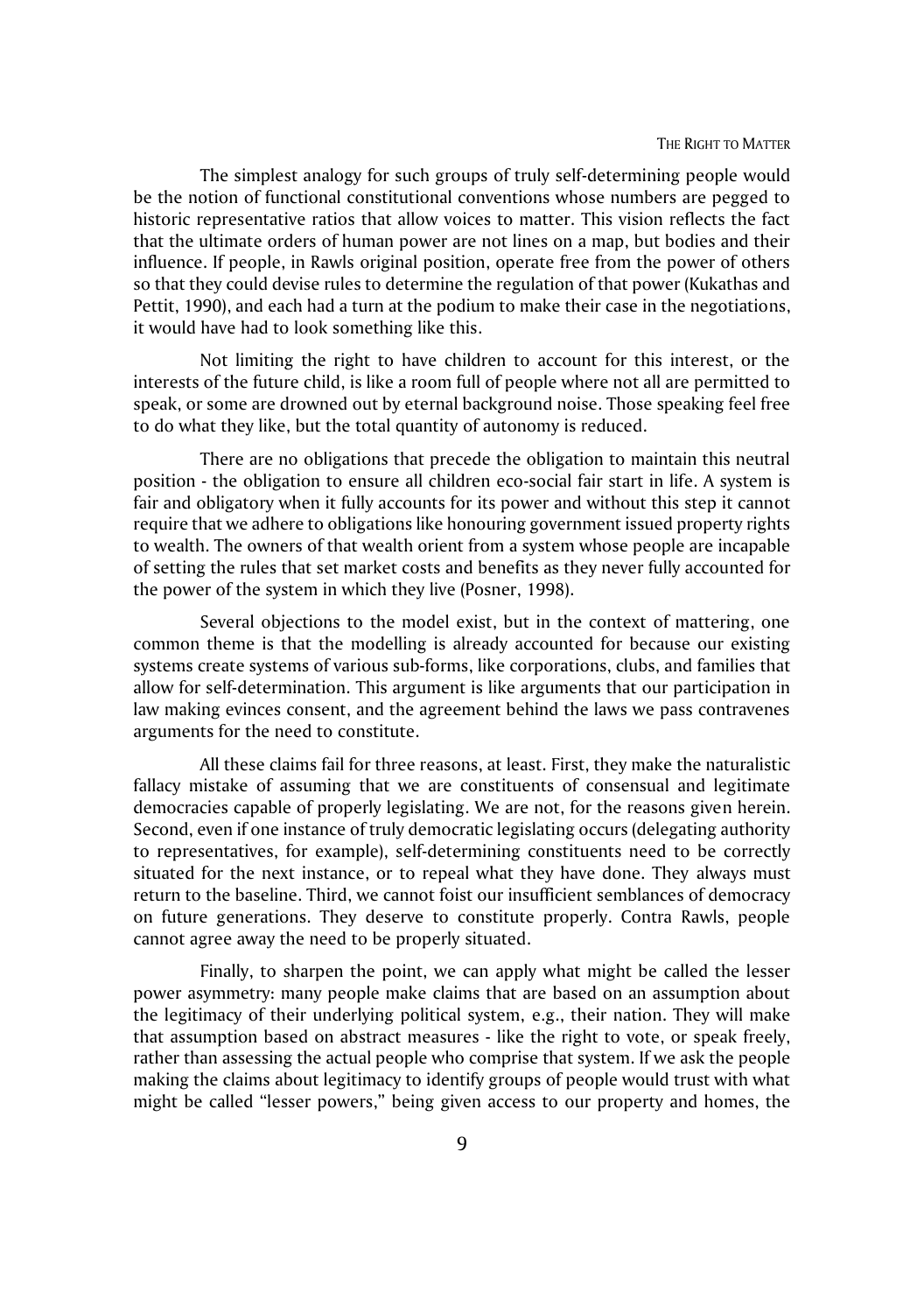claimants will end up rejecting many people in their nation, whom they do not know and would not trust with such powers. And yet such powers are lesser powers that are included in the greater powers each citizen holds - in a democracy - as the ultimate source of government. The government's considerable power over property and homes derives from the collective citizens' power over the same. Yes, representative government filters this in some respects, through officials, judges, police, and others with expertise. But the underlying authority derives from the people and through lawmaking they can exercise it, especially were the nation to engage in a constitutional convention or other fundamental change. If we trust people so little with lesser powers, why do we trust them with these greater powers? Why not live in societies in which we trust the people, to whom we are ultimately subjected, not just via the political system but in our day to day lives? The answer, of course, has to do with family models that do not focus on building trust and social cohesion, as discussed herein, though they could. We can determine optimal populations for legalities (Dasgupta, 2005), in a political/qualitative sense, by employing reflective equilibrium around these questions, sifting through our reasons for a lack of trust and applying those – as the thresholds in the model above – prospectively.

No body of rules for any system of social organization can get around the insufficiency of the people who comprise the system, and the oppression their presence creates.

Without a norm to ensure relative self-determination through the act of physically constituting just legalities, we find ourselves determined by others against our will – in many ways incapable of mattering. This is the state of the world today – multiple ecological crises, massive inequity, children born into foreseeable torture and abuse, and a political system where it is irrational for most to even participate (Somin, 2016). All of these are beyond everyone's control and maintained through the threat of violence, and all set-in motion through the self-contradictory concept of procreative autonomy.

As discussed above, it was a mistake to use a creation norm that focuses on the self-contradiction of the parents' procreative autonomy over the self-determination of the child. The latter would have been centred around the objective values like welfare – perhaps consistent with the Children's Convention (Dillard, 2008), birth equity relative to others in one's generation, ensuring an influential voice in one's democracy, and regenerative environmental standards of living. The costs of that mistake - and the population growth it enabled - are child poverty, inequity, disempowerment, and ecocide that could have all been avoided had the population growth curve been pushed down with child-centric family planning reforms.

But there is a more subtle cost as well, in terms of the structure of our normative systems. Founding the right to have children on human subjectivity, e.g., parental desire, those rights - like rights to a healthy environment, children's rights to high levels of welfare, or our having an effective role in our democracies, etc. - come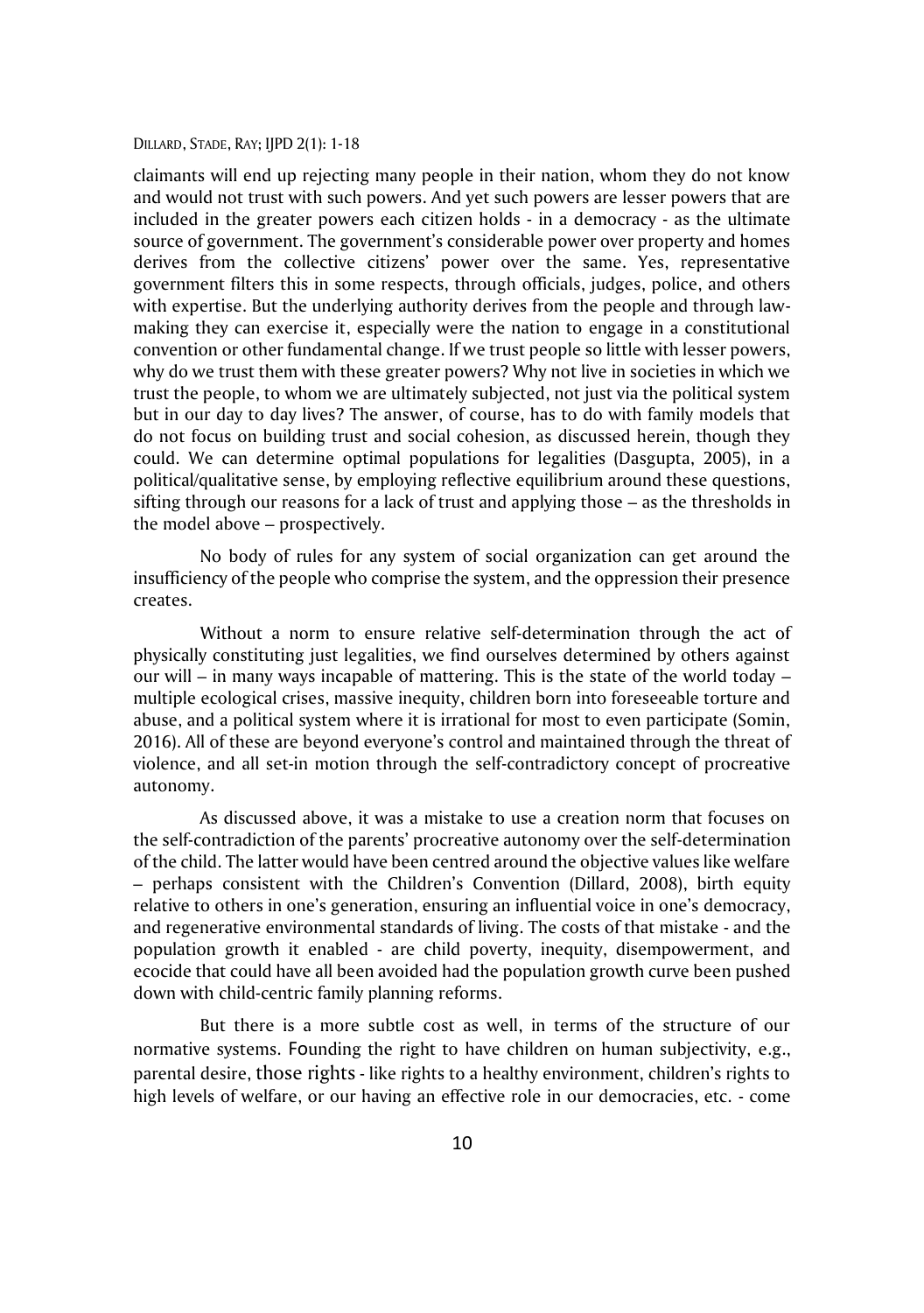into conflict with the subjective desire of parents to procreate (Marmor, 2001). If human rights are meant to be objective norms, they should not be limited and undone by human subjectivity, at the most basic level.

This mistake in how we structure our norms breaks the process by which objectivity enables true subjectivity, e.g., the freedom to operate as a relatively selfdetermining agent in a functional democracy and the alignment of autonomies discussed below. What does it mean for me to be self-determining in a world beset by anthropogenic climate change, where the influence of others has eroded the physical liberty, I have from them? What does it mean that those contributing to the crisis defend their actions under the sense of personal autonomy ensured by the mistake?

Alternatively, moving towards constituting through existential justice modelling restores the framework of objective values that enable true subjectivity. For example, the autonomy that the would-be parents gain through self-development and by meeting a standard of readiness to parent, aligns with objective, constitutive and naturalistic reasons for having children and the quality–quantity trade-off of a smaller family. The greater investment in and education of each person aligns with emancipation, self-actualization, and becoming capable of reasonable behaviour and social self-determination. These things align with the autonomy of a highly developed child and the morally valuable options and equality of opportunities they will have, which further aligns with the autonomy created by gender equity, cooperativeness within groups like townhalls, a level of inherent security in groups that avoids the need for top-down limitations on autonomy, and fluidity among groups. The resulting smaller populations and high levels of development align with having a meaningful voice in public affairs and the rules under which one must live.

This participatory agency aligns with the autonomy created by fulfilling one's need for meaningful group membership, which in turn aligns with reduced consumption and property. Imagine setting one's baseline for consumption around systems that maintain natural ecosystems, rather than around the impact daily advertising has on us (Tye et al, 1987). Which is more reflective of self-determination versus being determined by others? This re-orientation supports the decentralization of concentrations of power into future generations, discussed below. All of these align with a healthy and safe environment and the freedom—or autonomy—from others that is only possible through interaction with the nonhuman world. This in turn aligns with the autonomy advocated by the animal liberation movement. This alignment also spans many types of freedom, from communitarian to libertarian, which might be seen as conflicting. This alignment is absent if we live under the myth of procreative autonomy. The mistake in how we structure our norms, and our failing to cabin or limit human subjective decision-making with objective norms that we can all value - like a right to have children that respects all of the interests and values at stake, has practical ramifications. Rather than breaking into impromptu constitutional conventions and suspending political processes (Tsai, 2014) because insufficient rights to speak freely require doing so, the nature of our populaces has historically required that these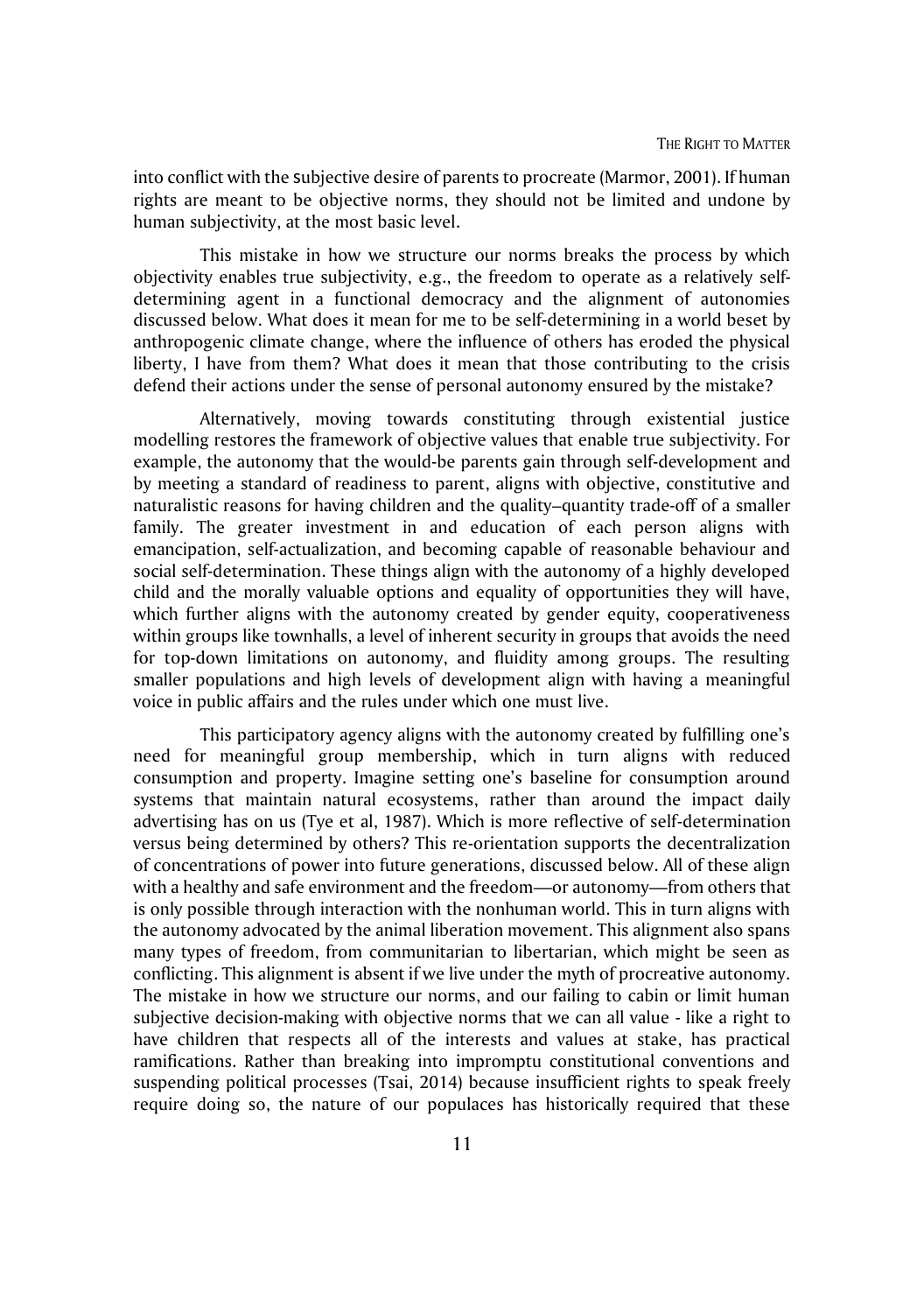processes – including their appointment of process-based courts – override any invocation of human rights as supreme natural law. The cost of our returning to states of nature and/or anarchy long enough to revisit how to become a legality would have been too high. This tension is well represented, regardless of our opinion of the Second Amendment, in the recent standoffs over the supreme nature of gun rights (Fields, 2020).

### **Conclusion**

To reiterate, the tension here must be – fundamentally – traced back to the glaring contradiction between jurisprudential doctrines regarding the uber-compelling interest nations have in the development of future generations into people capable of self-rule, and doctrine that treats the creation of these generations as a matter reserved to the whims of would-be procreators.

The democratic dilemma, or the need to be right and popular at the same time, has been exacerbated by our current parent-subjective creation norm, rather than being resolved by making relatively fewer people in whom we had invested much more to create in them the common core that democracy requires. Instead, we are trending towards mass subjectivism because we are excluded from the process of really determining and applying right and wrong in ways that actually matter, i.e., the systems that control us (Somin, 2016).

The model outlined above, and its praxis of using a duty to ensure a fair start combined with a right to nature to reverse the process of de-constituting, implies a litmus test for the emergence of systems in which people matter. To what degree are new democracies seceding and beginning to operate? If Catalan, Hong Kong, and the state of Jefferson are indicators, the world has a long way to go (Lecours and Dupré, 2020).

Is there any test for democratizing, physically? We, being the free and equal persons, should, logically, involve whether we first treat the capacity for the selfdetermination of every person as directly inverse to the population growth and relative to a neutral baseline such as the nonhuman world. Free people will always act to preserve their equal role, their mattering politically, in the process. In such a dynamic scenario, every person is politically empowered, and empowered equally, such that all groups are arcing down towards optimal and eco-centric population size. If people are empowered equally and thus matter politically this direct inversion, relative to neutral position that makes the concept of self-determination coherent, is inevitable. This inversion is crucial, and consistent with the need to invest equitably in every child so that children are empowered parts of functional democracies. Thus, the first reason that people would be obligated to follow laws is that the legal system intentionally includes, and reflects the will, of its constituents. This test determines whether systems are doing that.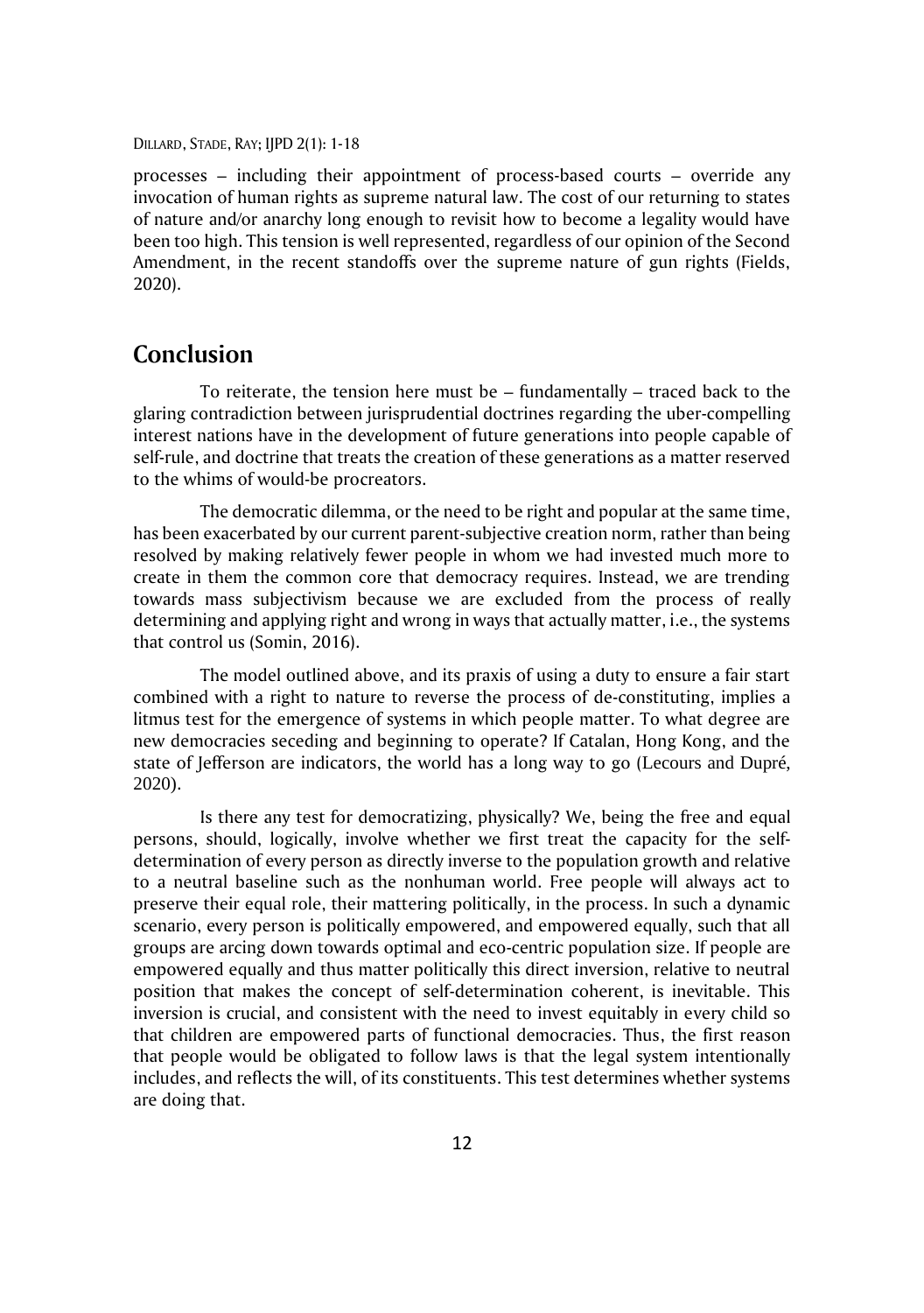How would we ensure birth and development conditions consistent with the spectrum? Because doing so is a first obligation that physically enables democracy, that obligation would override downstream state-issued property rights and enable redistribution of wealth as substantial family planning incentives/entitlements that world promote delayed parenting, parental readiness, smaller families, and equitable birth and development conditions that would approach true equality of opportunities in life. Fair Start encourages redistribution to incentivize parental readiness, delayed parenthood, equitable birth and development conditions, and a universal ethic of smaller families that would restore biodiversity and functional democracies. There are concrete standards for each of these areas, including existing standards of parental fitness, the Children's Rights Convention, measures of equality of opportunity, ideal representative ratios, and biodiversity targets. How feasible is it to achieve such a universal norm of better family planning? In other contexts, over the past few centuries, we have seen massive change in cultural norms, from the redistribution of property under socialist revolutions to the sea change in fertility rates that shows many groups of women having less than half the children their forbearers had. Given the massive disparity of wealth today, recognizing wealth at the top as first subject to equitable and sustainable family planning claims and applying the wealth as an incentive/entitlement could easily and quickly bend the arc of growth towards the low United Nations variants, and allow unprecedented levels of child welfare and sustainable development.

In the end to matter is to be included in systems of social organization where one is self-determining, or free and equal, and this situation is first contingent upon the norms that account for our creation. There is a pathway to future generations mattering, but it requires revising our current approach, from the International Bill of Human Rights to reforming family law and policy to bending the cultural influences that shape our everyday choices. The idea of a right to matter may appear abstract, or politically infeasible at this stage, despite the alignment of things like 1) massive economic inequity and 2) effectiveness of family planning incentives, as serendipitously convenient co-levers to effectuate change. However, the change is indeed afoot. The recent United Nations dialogue on the future of population growth has placed the much-needed focus on family planning and reproductive choices as some of the behaviours that will determine the future of our planet, our climate, our civilisation. Since the long-run impact of population growth and the associated resource demands on the environment is exponential, population increase/environment degradation has been identified as the biggest threat to the humanity by a group of Nobel Laureates. Consequently, the Sustainable Planet Alliance, a growing coalition of fifteen global organizations in population, economy and consumption, human well-being, media, environment, and women's leadership has openly petitioned the United Nations to consider pathways to change in positions on population and consumption issues (Barnard, 2022). The petition argues that climate crisis may prove to be the sort of existential change necessary to change something as fundamental as family planning, as the best chance to protect and make resilient the future generations who outweigh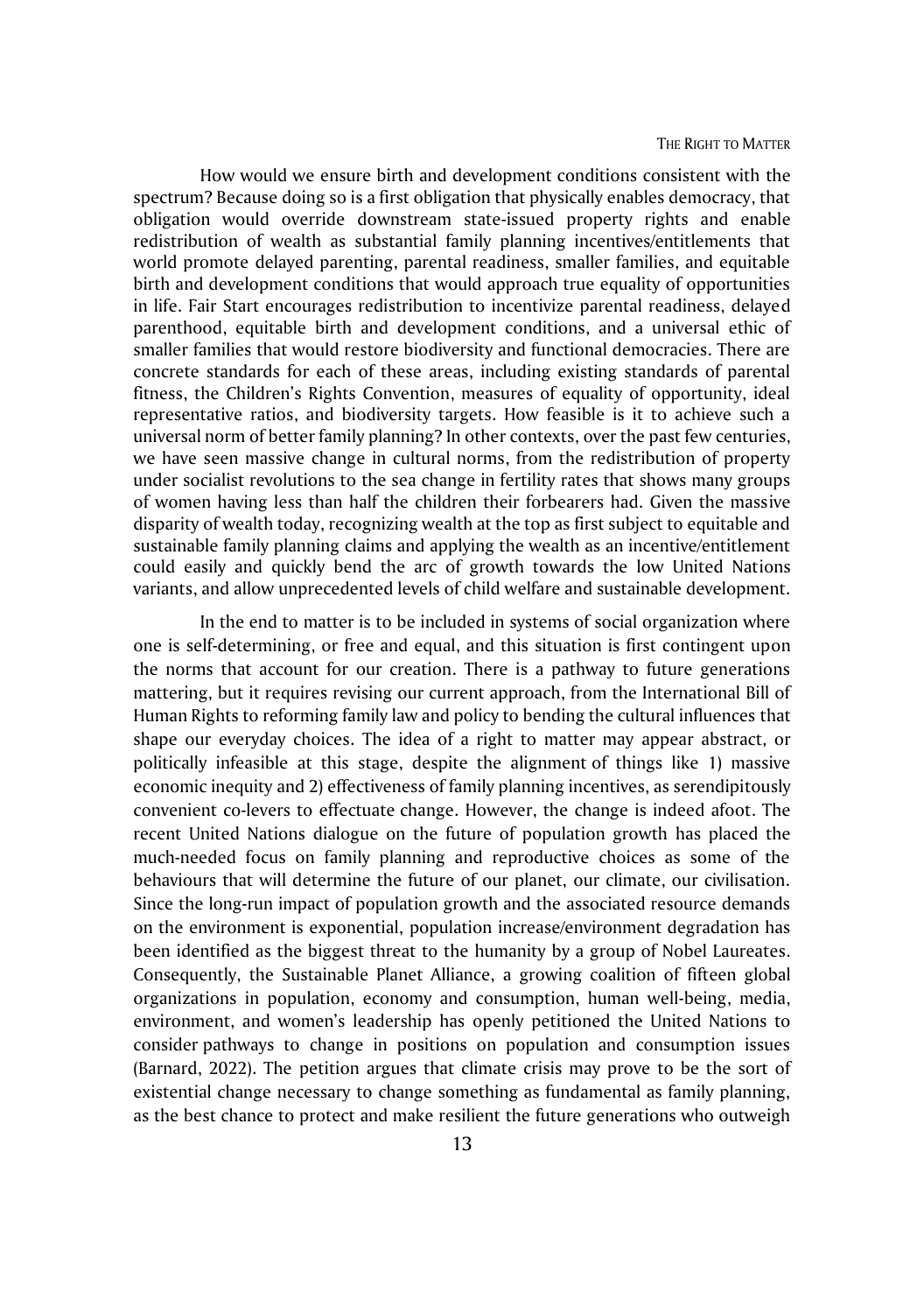those alive today in number and will suffer for what we have done. The petition emphasises that instead of treating demographics or population and consumption as separate issues generating separate issues, they must be treated as unified as it is impossible to separate the existence of the people from the environmental effects they generate. The petition recognises that ignoring the need for family planning and related development policy reforms has only exacerbated the climate crisis and greatly impeded the progress towards sustainable development goals. The petition recommends that a child centric approach should be adopted that prioritises equitable and sustainable development and the goals of the United Nations Convention on the Rights of the Child (United Nations, 1989). The petition argues that family planning and demographic issues are not solely about limiting human impacts. They can also help determining the resilience of future generations and the capacity of those generations to engage in collective, creative, and democratic solutions that planet needs. We are living in perilous times. Every one of the nearly eighty million new humans every year tips our planet closure to a dangerously destabilised planet, climate, and civilisation. These children - and those who are yet unborn – do not deserve this.

## **References**

- Anderson J (2013) Autonomy. In H LaFollette (Ed) *International Encyclopaedia of Ethics*. New York, John Wiley and Sons.
- Barbard P (2022) Open letter to Mr Liu Zhenmin, Under-Secretary-General for Economic and Social Affairs, United Nations Department of Economic and Social Affairs (UN-DESA). UN DESA - People matter - UN DESA - [People matter.pdf](https://nam12.safelinks.protection.outlook.com/?url=https%3A%2F%2Fwww.stableplanetalliance.org%2F_files%2Fugd%2F617966_286f92fddc244e759048c2240faf331a.pdf&data=05%7C01%7C%7Ca0859d09b74c4911066208da4640de8d%7C84df9e7fe9f640afb435aaaaaaaaaaaa%7C1%7C0%7C637899541692689517%7CUnknown%7CTWFpbGZsb3d8eyJWIjoiMC4wLjAwMDAiLCJQIjoiV2luMzIiLCJBTiI6Ik1haWwiLCJXVCI6Mn0%3D%7C3000%7C%7C%7C&sdata=to4gkfXdYLIztBfR77D8OfrDJoMv8GWDuuCG1iTVcf0%3D&reserved=0)  [\(stableplanetalliance.org\)](https://nam12.safelinks.protection.outlook.com/?url=https%3A%2F%2Fwww.stableplanetalliance.org%2F_files%2Fugd%2F617966_286f92fddc244e759048c2240faf331a.pdf&data=05%7C01%7C%7Ca0859d09b74c4911066208da4640de8d%7C84df9e7fe9f640afb435aaaaaaaaaaaa%7C1%7C0%7C637899541692689517%7CUnknown%7CTWFpbGZsb3d8eyJWIjoiMC4wLjAwMDAiLCJQIjoiV2luMzIiLCJBTiI6Ik1haWwiLCJXVCI6Mn0%3D%7C3000%7C%7C%7C&sdata=to4gkfXdYLIztBfR77D8OfrDJoMv8GWDuuCG1iTVcf0%3D&reserved=0)
- Bartlett AA (2000) Democracy cannot survive overpopulation. *Population and Environment* 22(1): 63-71.
- Bennett M (2020) An epistemic argument for an egalitarian public sphere. *Episteme*: 1- 18.
- Bexell S, Dillard C, Hamity M, Ikizler D (2020) How subsidizing delayed parenthood will let children lead the way to a fairer world. *Loyola University Chicago Law Journal* 51: 11-41.
- Bowie N (2020) The constitutional right of self-government. *The Yale Law Journal* 130(7): 1652-1951.
- Chilton A, Cope KL, Crabtree C, Versteeg M (2000) The normative force of constitutions: experimental evidence from the pandemic. [http://dx.doi.org/10.2139/ssrn.3591270.](http://dx.doi.org/10.2139/ssrn.3591270)
- Conly S (2016) *One Child: Do We Have a Right to More?* New York, Oxford University Press.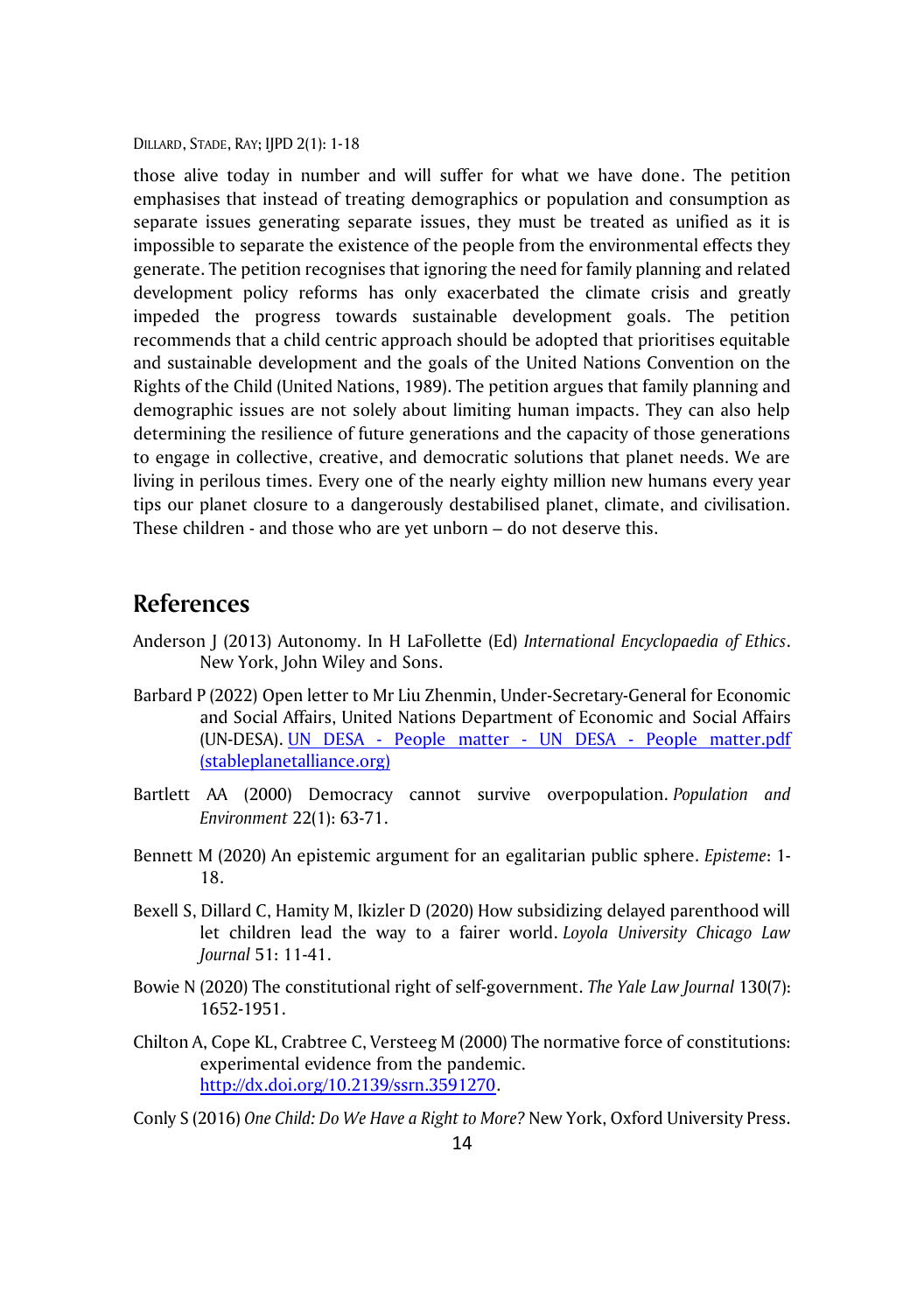- Dagan H (2020) Autonomy and property. In Dagan H, Zipursky B (Eds) *Research Handbook on Private Law Theory.* Edward Elgar Publishing.
- Dasgupta P, Geoffrey H (2017) The optimal depletion of exhaustible resources. In JCV Pezzey, MA Toman (Eds) *The Economics of Sustainability*. New York, Routledge: 3-28.
- Dillard C (2008) Rethinking the procreative right. *Yale Human Rights and Development Law Journal* 10: 1-63.
- Dillard C (2010) Prospective parents and the Children's Rights Convention. *American University International Law Review* 25: 485-529.
- Dillard C (2021) Constituting over constitutions. *University of Bologna Law Review* 6(1): 48-75.
- Dreyer BP, Trent M, Anderson AT, Askew GL, Boyd R, Coker TR, Coyne-Beasley T, Fuentes-Afflick E, Johnson T, Mendoza F, Montoya-Williams D (2020) The death of George Floyd: bending the arc of history toward justice for generations of children. *Pediatrics* 146(3).
- Farmer-Hinton R (2017) Going to college: why black lives matter too. *Journal of Educational Controversy* 12(1): Article 9.
- Feinberg J (1974) The rights of animals and unborn generations. In WT Blackstone (Ed) *Philosophy and Environmental Crises*. Athens, GA, University of Georgia Press: 43- 68.
- Fields SE (2020) Second amendment sanctuaries. *Northwestern University Law Review* 115 (2): 437-501.
- Fox D (2019) *Birth Rights and Wrongs: How Medicine and Technology Are Remaking Reproduction and the Law*. New York, Oxford University Press.
- Froomkin AM, Colangelo Z (2020) Privacy as safety. *Washington Law Review* 95(1): 141- 203.
- Hamity M, Dillard C, Bexell SM, Graff-Hughey C (2019) A human rights approach to planning families. *Social Change* 49(3): 469-492.
- Hansen JD, Reich J (2015) Democratizing education? Examining access and usage patterns in massive open online courses. *Science* 350(6265):1245-1248.
- Hohfeld WN (1913) Some fundamental legal conceptions as applied in judicial reasoning. *Yale Law Journal* 23(1): 16-59.
- Jacobs LA, Kim ME, Whitfield DL, Gartner RE, Panichelli M, Kattari SK, Downey MM, McQueen SS, Mountz SE (2021) Defund the police: moving towards an anticarceral social work. *Journal of Progressive Human Services* 32(1): 37-62.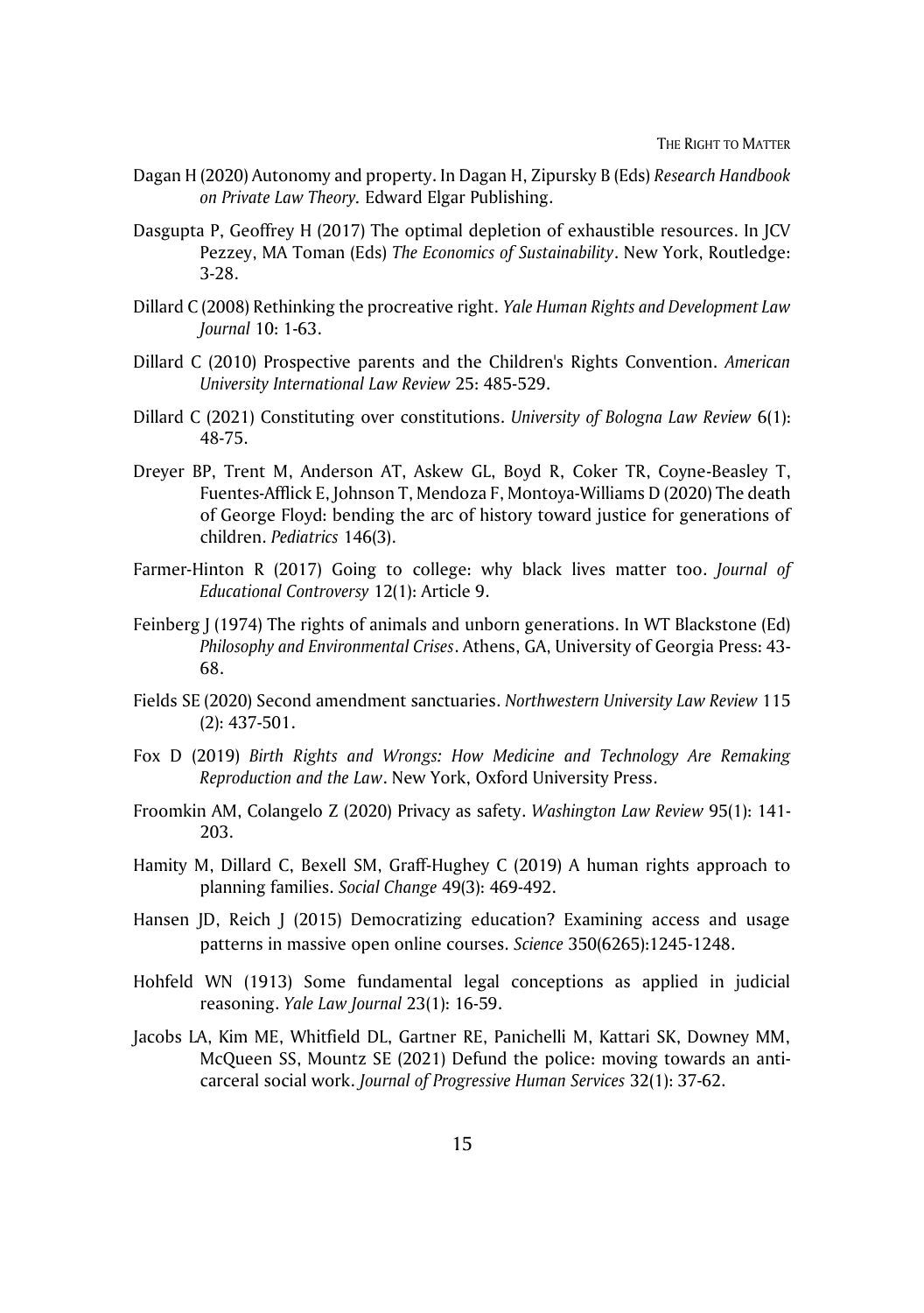- Kopan T (2015) Scalia questions place of some Black students in elite colleges. Retrieved December 1, 2016, from [http://www.cnn.com/2015/12/09/politics/scalia-black](http://www.cnn.com/2015/12/09/politics/scalia-black-scientistsscotus)[scientistsscotus](http://www.cnn.com/2015/12/09/politics/scalia-black-scientistsscotus)
- Kukathas C, Pettit P (1990) *Rawls: A Theory of Justice and its Critics.* Cambridge, Polity Pres[s.](http://www.cnn.com/2015/12/09/politics/scalia-black-scientistsscotus)
- Kunc N (1992) The need to belong: rediscovering Maslow's hierarchy of needs. In RA Villa, S Thousand, JW Stainback, S Stainback (Eds) *Restructuring for Caring and Effective Education. An Administrative Guide to Creating Heterogenous Schools.* Baltimore, Paul H Brookes: 25-39.
- LaFollette H (2010) Licensing parents revisited. *Journal of Applied Philosophy* 27(4): 327- 343.
- Landau D, Wiseman HJ, Wiseman S (2020) Federalism, democracy, and the 2020 election. *Texas Law Review Online* 99: 96-121.
- Lecours A, Dupré JF (2020) The emergence and transformation of self-determination claims in Hong Kong and Catalonia: a historical institutionalist perspective. *Ethnicities* 20(1): 3-23.
- Longman P (2004) The global baby bust. *Foreign Affairs* 83(3): 64-79.
- Lundy L (2012) Children's rights and educational policy in Europe: the implementation of the United Nations Convention on the Rights of the Child. *Oxford Review of Education* 38(4): 393-411.
- Mahoney Jon (2004) Objectivity, interpretation, and rights: a critique of Dworkin. *Law and Philosophy* 23(2): 187-222.
- Mank BC (2020) Can judges use due process concepts in obergefell to impose judicial regulation of greenhouse gases and climate change? The crucial case of Juliana v. United States. Belmont Law Review 7: 277-307.
- Marmor A (2001) *Positive Law and Objective Values*. New York, Oxford University Press.
- Marshall T (1987) The Constitution's bicentennial: commemorating the wrong document? *Vanderbilt Law Review* 40(6): 1337-1342.
- Meyer LH (2017) *Intergenerational Justice*. New York, Routledge.
- Michener G, Octavio AO, Civitarese J (2021) The remoteness of democratic representation. *Party Politics*. doi:10.1177/13540688211049545
- Murphy L, Nagel T (2002) *The Myth of Ownership: Taxes and Justice*. New York, Oxford University Press.
- Paden R (1997) Rawls's just savings principle and the sense of justice. *Social Theory and Practice* 23(1): 27-51.